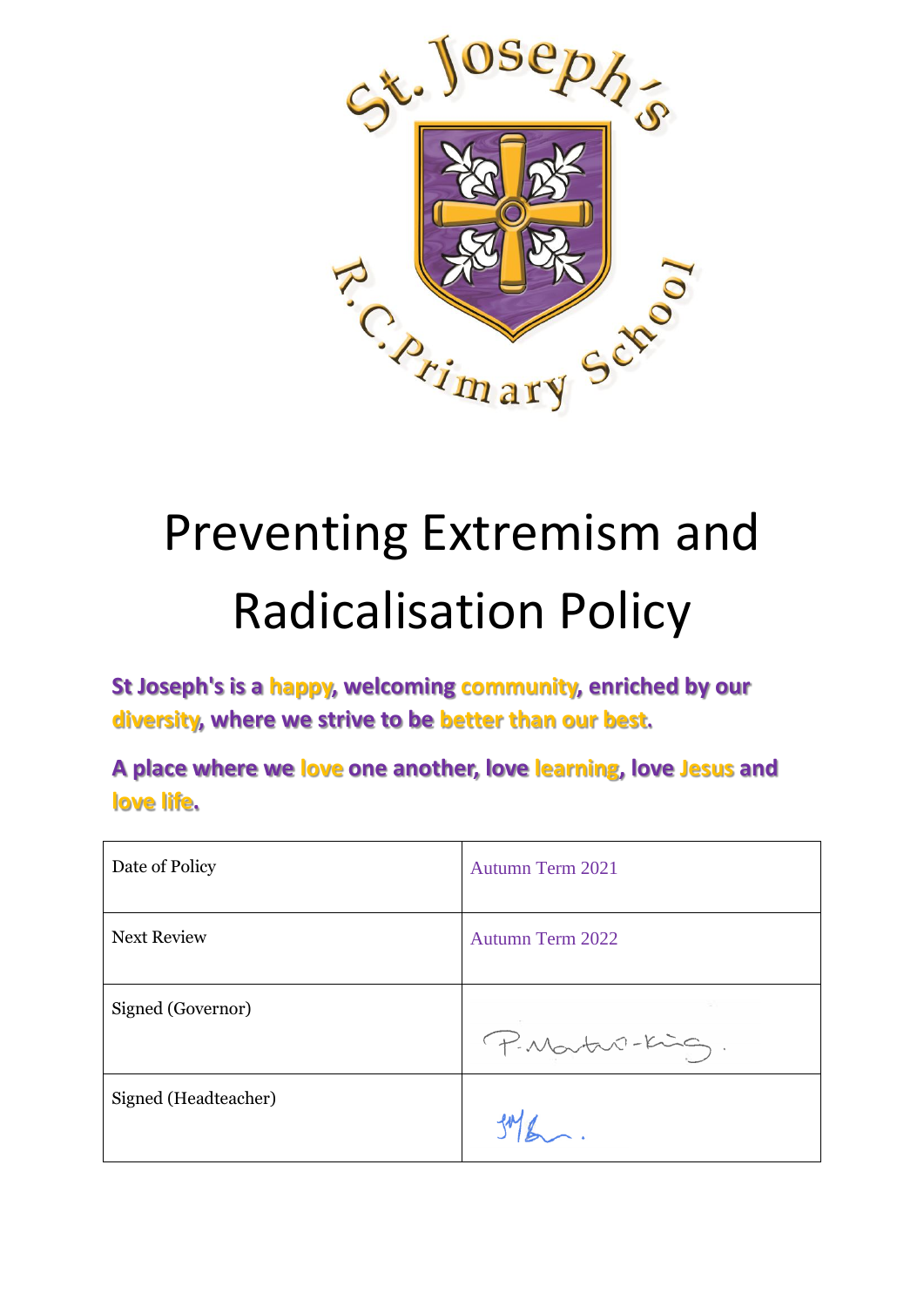# **Introduction**

This Preventing Extremism and Radicalisation Policy is part of our commitment to keeping our pupils safe. Since the Education and Inspections Act 2006, schools have had a duty to promote community cohesion. Since 2010, when the Government published the Prevent Strategy, there has been an awareness of the specific need to safeguard children, young people and families from violent extremism due to the global growth of extremist viewpoints. . There have also been several occasions both locally and nationally in which extremist groups have attempted to radicalise vulnerable children and young people to hold extreme views including views justifying political, religious, sexist or racist violence, or to steer them into a rigid and narrow ideology that is intolerant of diversity and leaves them vulnerable to future radicalisation.

St Joseph's RC Primary School values freedom of speech and the expression of beliefs / ideology as fundamental rights underpinning our society's values. Both pupils and teachers have the right to speak freely and voice their opinions. However, freedom comes with responsibility and free speech that is designed to manipulate the vulnerable or that leads to violence and harm of others goes against the moral principles in which freedom of speech is valued. Free speech is not an unqualified privilege; it is subject to laws and policies governing equality, human rights, community safety and community cohesion.

St Joseph's RC Primary School is fully committed to providing a secure environment for pupils, where children feel safe and are kept safe. All adults at the school recognise that safeguarding is everyone's responsibility irrespective of the role they undertake or whether their role has direct contact or responsibility for children or not.

This Preventing Extremism and Radicalisation Policy is one element within our overall school arrangements to safeguard and promote the welfare of all children in line with our statutory duties set out at S157 of the Education Act 2002. We have a duty to prepare our pupils for life in multi-cultural modern Britain and to keep them safe. Everyone in our school has the right to learn and work in safety. We will not tolerate bullying of any kind and will challenge derogatory language and behaviour towards others.

# **Related policies include:**

E-Safety /Acceptable and Responsible Internet Policy

- Behaviour Policy
- Child Protection and Safeguarding Policy
- Single Equality Policy
- Acceptable and Responsible Internet Policy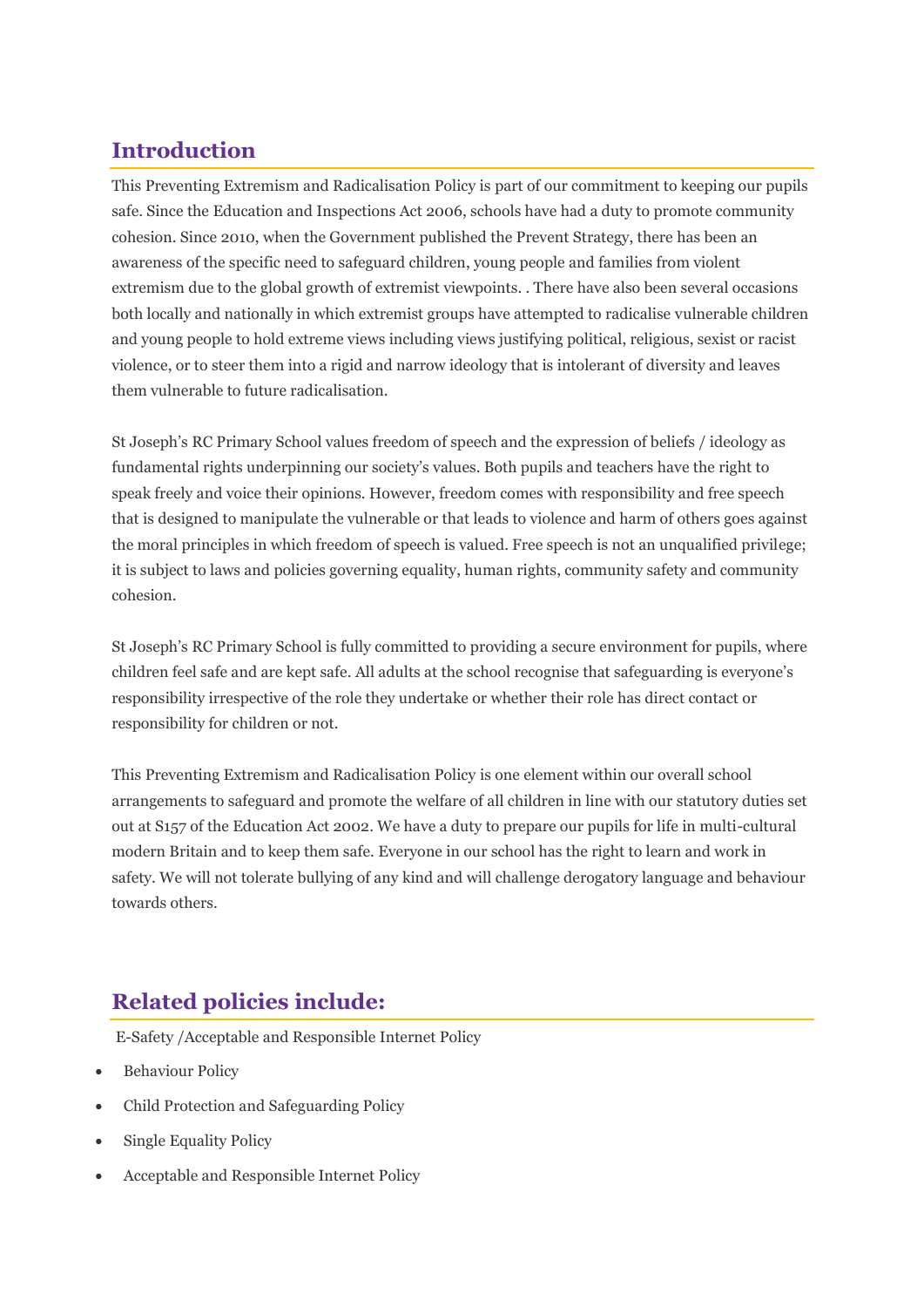- Behaviour and Discipline Policy
- Staff Code of Conduct
- Whistleblowing
- Anti-Bullying Policies ((both schools and that devised by the Anti-Bullying Team)

#### **Statutory Duties**

The duty to prevent children and young people being radicalised is set out in the following documents:

- Counter Terrorism and Security Act 2015
- Keeping Children Safe in Education 2015
- Prevent Duty Guidance 2015
- Working Together to Safeguard Children 2015

## **Non-statutory Guidance**

• Promoting fundamental British Values as part of SMSC in schools: DfE Departmental advice for maintained schools 2014

## **Aims and Principles**

St. Joseph's RC Primary School Preventing Extremism and Radicalisation Policy is intended to provide a framework for dealing with issues relating to vulnerability, radicalisation and exposure to extreme views. We recognise that we are well placed to be able to identify safeguarding issues and this policy sets out how the school will deal with such incidents and identifies how the curriculum and ethos underpins our actions.

The objectives are that:

- All governors, teachers, teaching assistants and non-teaching staff will have an understanding of what radicalisation is and why we need to be vigilant in school.
- All governors, teachers, teaching assistants and non-teaching staff will know what the school policy is on tackling extremism and radicalisation and will follow policy guidance swiftly when issues arise.
- All pupils will understand the dangers of radicalisation and exposure to extremist views at an age appropriate level; building resilience against these and knowing what to do if they experience them.
- All parents/carers and pupils will know that the school has policies in place to keep pupils safe from harm and that the school regularly reviews its systems to ensure they are appropriate and effective.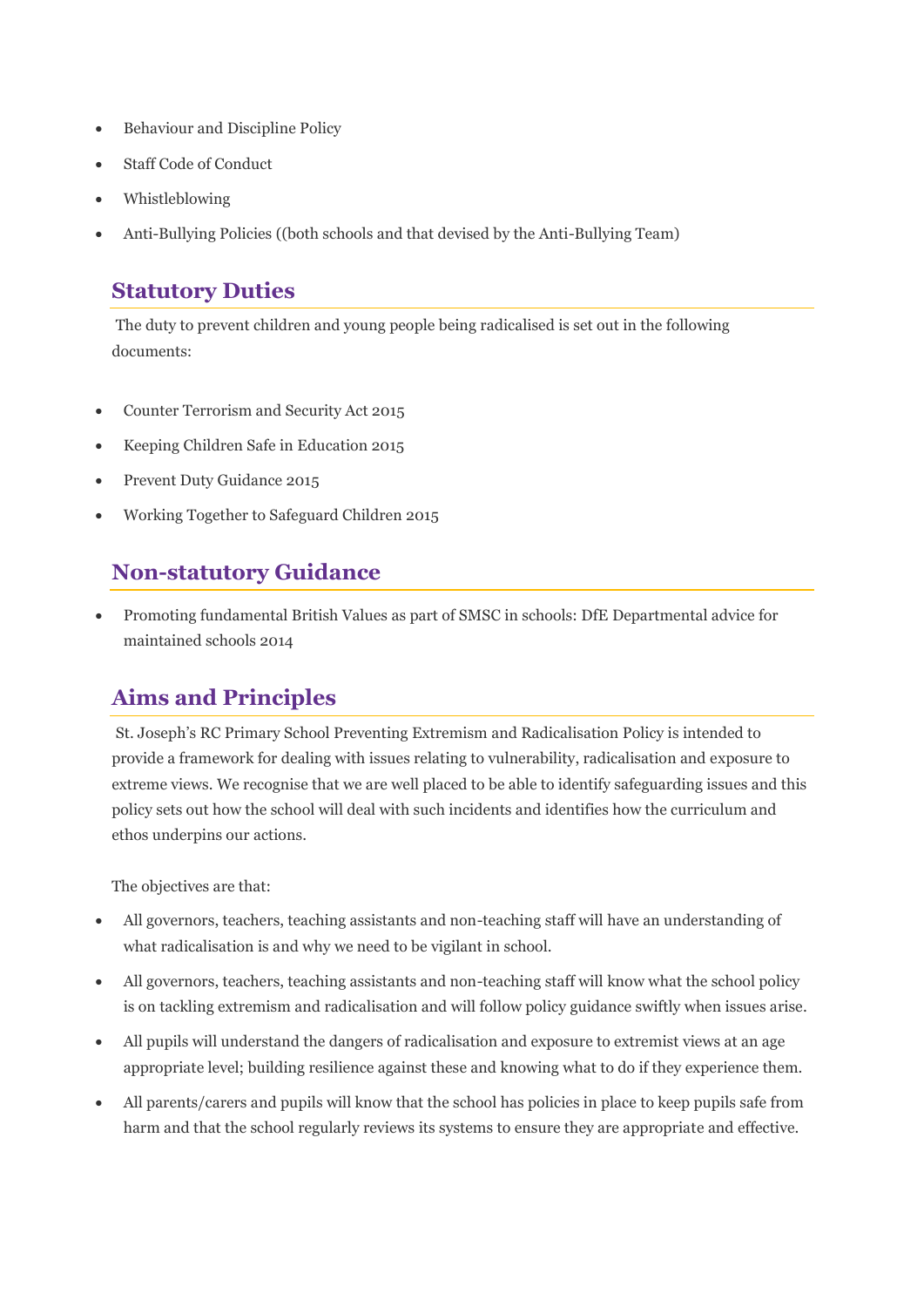The main aims of this policy are to ensure that staff are fully engaged in being vigilant about radicalisation; that they overcome professional disbelief that such issues will not happen here and ensure that we work alongside other professional bodies and agencies to ensure that our pupils are safe from harm.

## **School Ethos and Practice**

When operating this Policy, the school uses the following accepted Governmental definition of extremism which is:

*'Vocal or active opposition to fundamental British values, including democracy, the rule of law, individual liberty and mutual respect and tolerance of different faiths and beliefs; and/or calls for the death of members of our armed forces, whether in this country or overseas'.*

Radicalisation refers to the process by which a person comes to support terrorism and extremist ideologies associated with terrorist groups.

There is no place for extremist views of any kind in our school, whether from internal sources – pupils, staff or governors – or external sources – school community, external agencies or individuals. Our pupils see our school as a safe place where they can explore controversial issues safely and where our teachers encourage and facilitate this – we have a duty to ensure this happens.

As a school we recognise that extremism and exposure to extremist materials and influences can lead to poor outcomes for children and so should be addressed as a safeguarding concern as set out in this Policy. We also recognise that if we fail to challenge extremist views we are failing to protect our pupils.

Extremists of all persuasions aim to develop destructive relationships between different communities by promoting division, fear and mistrust of others based on ignorance or prejudice and thereby limiting the life chances of young people. Education is a powerful weapon against this; equipping young people with the knowledge, skills and critical thinking, to challenge and debate in an informed way.

Therefore, the school will provide a broad and balanced curriculum, delivered by skilled professionals, so that our pupils are enriched, understand and become tolerant of difference and diversity and also to ensure that they thrive, feel valued and not marginalized.

# **Roles and Responsibilities**

*Role of the Governors* It is the role of Governors to: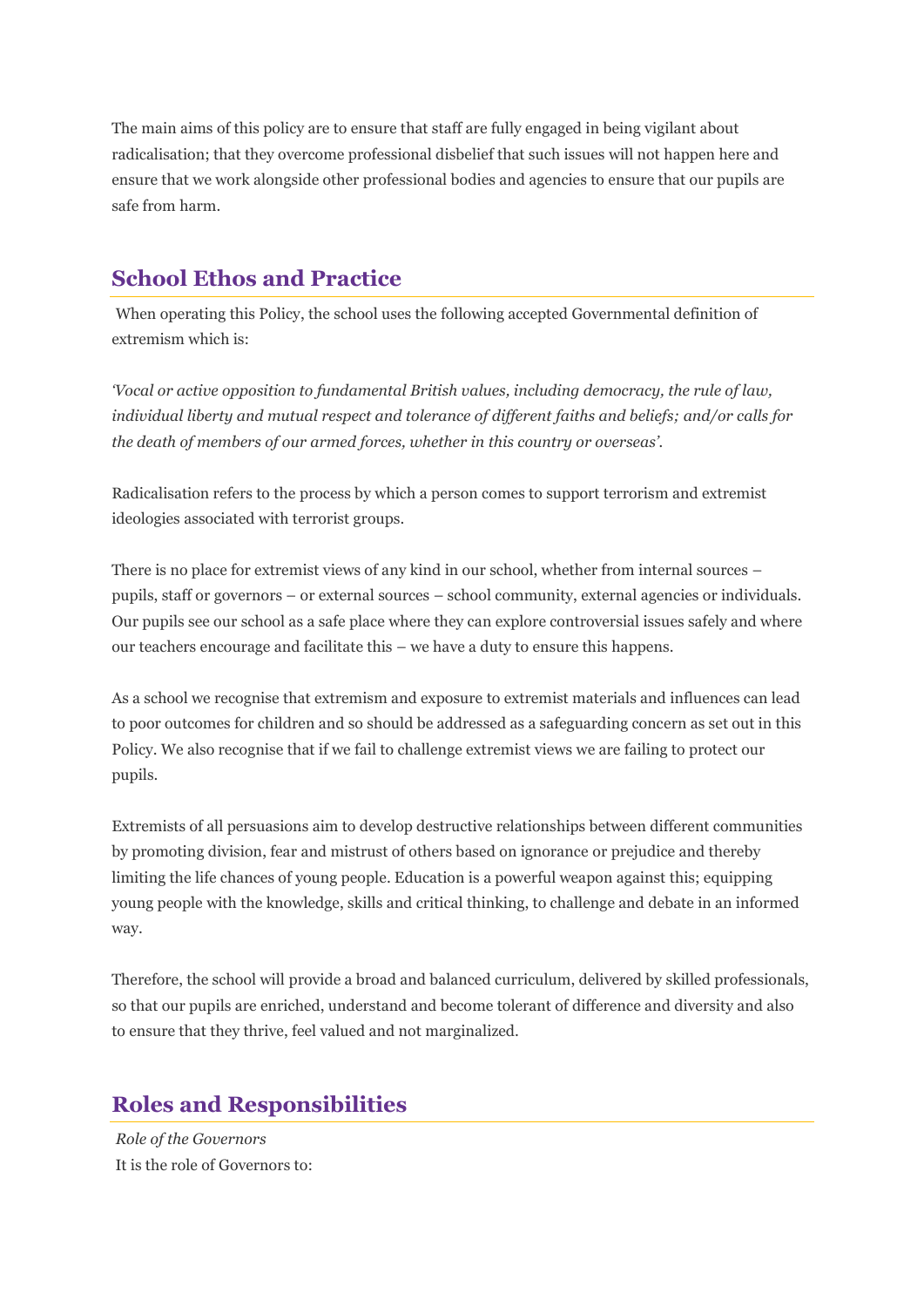- Ensure that the school meets its statutory duties with regard to preventing radicalisation
- Challenge the school's senior management team on the delivery of this policy and monitor its effectiveness, in line with the provisions set out in the DfE guidance Keeping Children Safe in Education, 2015.
- Ensure that there is a link governor who will liaise with the Headteacher and other staff about issues to do with protecting pupils from radicalisation
- Review this policy annually in the autumn term of each academic year. Governors may, however, amend and adopt any amendments outside of this timeframe in accordance with any new legislation or guidance.

Governors will undertake annual training led by the Designated Safeguarding Lead to ensure that they are clear about their role and the parameters of their responsibilities as Governors, including their statutory safeguarding duties.

#### *Role of the Headteacher*

It is the role of the Headteacher to:

- Ensure that the school and it's staff respond to preventing radicalisation on a day-to -day basis
- Ensure that the school curriculum addresses the issues involved in radicalisation
- Ensure that staff conduct is consistent with preventing radicalisation

#### *Role of Designated Lead*

It is the role of the designate safeguarding lead to:

- Ensure that staff understand the issues of radicalisation, that they are able to recognise the signs of vulnerability or radicalisation and know how to refer their concerns
- Receive safeguarding concerns about pupils who may be vulnerable to the risk of radicalisation or are showing signs of radicalisation
- Make referrals to appropriate agencies with regard to concerns about radicalisation
- Liaise with partners, including the Local Authority and police
- Report to Governors on these matters

#### *Role of Staff*

It is the role of staff to understand the issues of radicalisation, that they are able to recognise the signs of vulnerability or radicalisation and know how to refer their concerns

# **Recognising the indicators of vulnerability to radicalisation**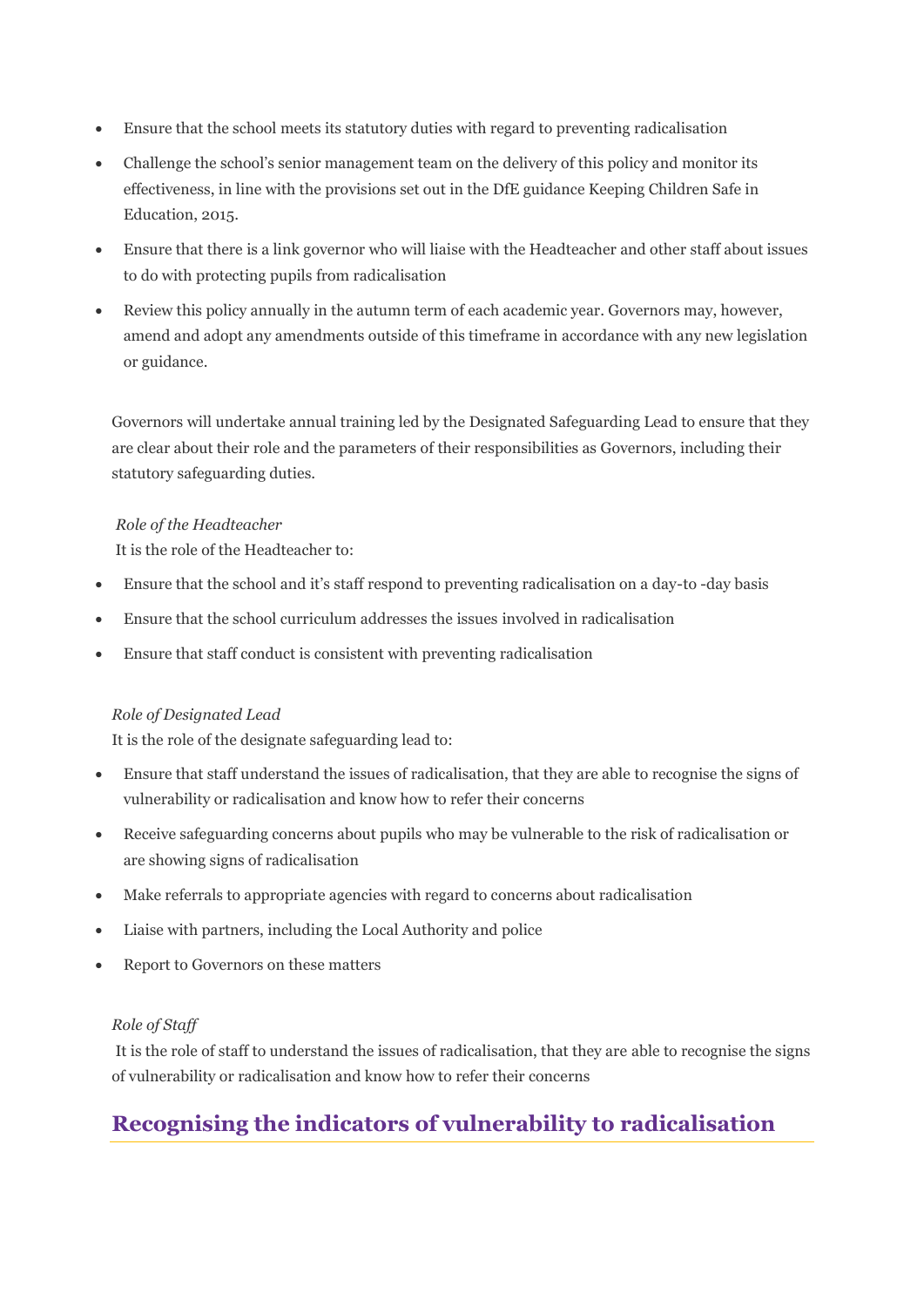There is no such thing as a "typical extremist": those who become involved in extremist actions come from a range of backgrounds and experiences, and most individuals, even those who hold radical views, do not become involved in violent extremist activity.

Pupils may become susceptible to radicalisation through a range of social, personal and environmental factors – it is known that violent extremists exploit vulnerabilities in individuals to drive a wedge between them and their families and communities. There are no known definitive indicators that a young person is vulnerable to radicalisation, but there are a number of signs that together increase the risk and it is vital that school staff are able to recognise these. Signs of vulnerability include:

- Underachievement
- Being in possession of extremist literature
- Poverty
- Social exclusion
- Traumatic events
- Global or national events
- Religious conversion
- Changes in behaviour
- Extremist influences
- Conflict with family over lifestyle
- Confused identity
- Victim or witness to race or hate crimes
- Rejection by peers, family social groups or faith

## **Recognising Extremism**

There are a number of behaviours which may indicate a child is at risk of being radicalised or exposed to extreme views. These include:

- Showing sympathy for extremist causes
- Making remarks or comments about spending time in the company of other suspected extremists
- Out of character changes in dress, behaviour and peer relationships, (there are powerful narratives, programmes and networks that young people can come across online, so involvement with particular groups may not be apparent)
- Possession of materials or symbols associated with an extremist cause
- Attempts to impose extremist views or practices on others
- Communications with others that suggest identification with a group, cause or ideology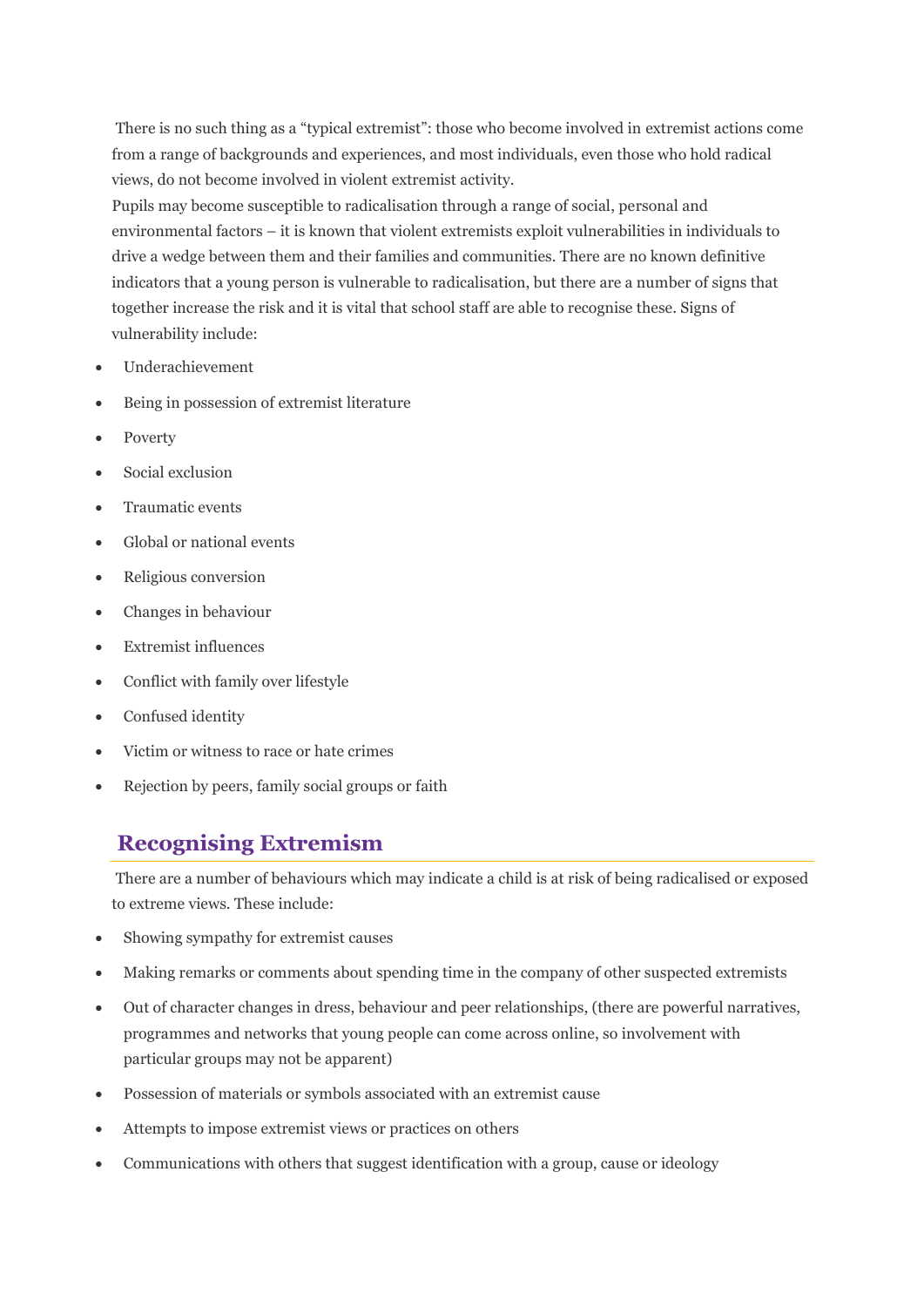- Secretive behaviour
- Intolerance of difference, including faith, culture, gender, race or sexuality
- Graffiti, artwork or writing that displays extremist themes
- Using insulting or derogatory names for another group
- Increase in prejudice-related incidents committed by that person these may include:
- Physical or verbal assault
- Provocative behaviour
- Damage to property
- Derogatory name calling
- Possession of prejudice-related materials
- Prejudice related ridicule or name calling
- Inappropriate forms of address
- Refusal to co-operate
- Attempts to recruit to prejudice-related organisations
- Condoning or supporting violence towards others, especially to other faiths or cultures

Any prejudice, discrimination or extremist views, including derogatory language, displayed by pupils or staff will always be challenged and where appropriate dealt with in line with our Behaviour and Discipline Policy for pupils and the Code of Conduct for staff.

## **Staff Training**

We will ensure that all of our staff are equipped to recognise extremism and are skilled and confident enough to challenge it. All staff receive biannual safeguarding training and have annual updates. Staff will be given annual training to help them understand the issues of radicalisation, so that they are able to recognise the signs of vulnerability or radicalisation and know how to refer their concerns. This information will form part of annual safeguarding updates.

## **Referral Process**

Our school is required to identify a Prevent Single Point of Contact (SPOC) who will be the lead within the organisation for safeguarding in relation to protecting individuals from radicalisation and involvement in terrorism. The SPOC for St Joseph's RC Primary School Miss Brown (also the Designated Safeguarding Lead) and, in her absence, Mrs Toward (the Deputy Designated lead)

Staff and visitors to the school must refer all concerns about pupils who show signs of vulnerability, radicalisation or at risk from extremism to the SPOC, Miss Brown or Mrs Toward using the usual methods for reporting other safeguarding concerns.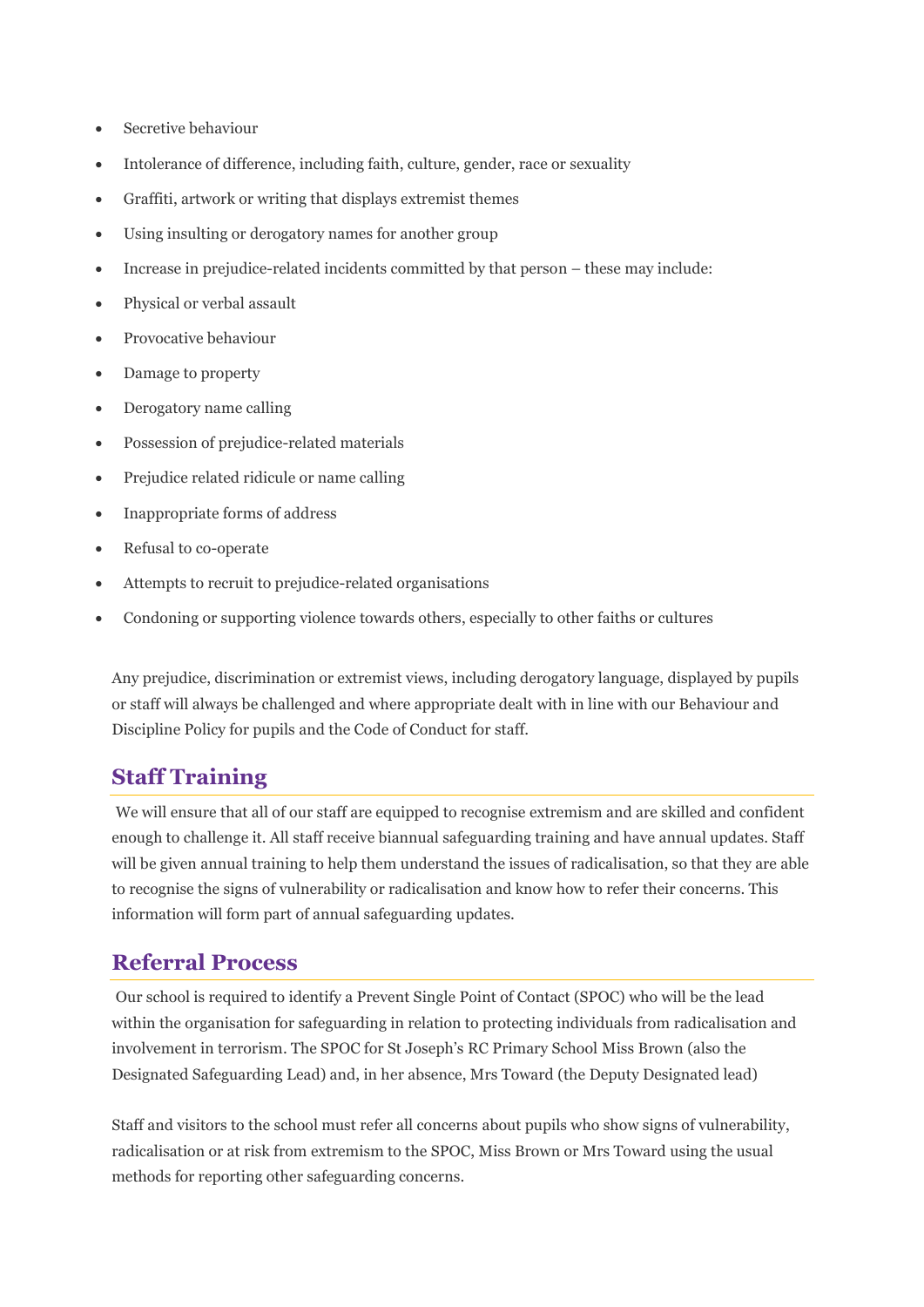We will help support pupils who may be vulnerable to such influences as part of our wider safeguarding responsibilities and where there are significant concerns the SPOC/Designated Safeguarding Lead will make a referral to the appropriate body.

#### **Curriculum**

We are committed to ensuring our pupils are offered a broad and balanced curriculum that aims to prepare them for life in modern Britain. We encourage our pupils to be inquisitive learners who are open to new experiences and are tolerant of others.

Our school ethos supports the development of the whole child as a reflective learner within a safe, respectful learning environment. Teaching the schools' core values alongside the fundamental British values supports quality teaching and learning, whilst making a positive contribution to the development of a just, fair and civil society.

We will also work with local partners, families and communities in our efforts to challenge extremist views and to assist in the broadening of our pupil's experiences and horizons.

*Visitors and the Use of School Premises*

The school encourages the use of external agencies or speakers to enrich the experiences of our pupils. They are made aware of our safeguarding and child protection policies on arrival at the school and given information about what to do if they are concerned about any aspect of child welfare.

We undertake due diligence to ensure that visiting speakers are appropriate. They will be subject to safeguarding checks and photo identification. Speakers will be supervised at all times and **never** allowed to speak to children without a member of staff being present.

Our school will assess the suitability and effectiveness of input from external agencies or individuals to ensure that:

- Any messages communicated to pupils are consistent with the ethos of the school and do not marginalise any communities, groups or individuals
- Any messages do not seek to glorify criminal activity or violent extremism or seek to radicalise pupils through extreme or narrow views of faith, religion or culture or other ideologies
- Activities are properly embedded in the curriculum and clearly mapped to schemes of work to avoid contradictory messages or duplication.
- Activities are matched to the needs of pupils
- Activities are carefully evaluated by the school to ensure that they are effective

**Staff must not invite speakers into school without first obtaining the permission of the Headteacher. This to be sought by completing the 'Visitor Request Form' attached in Appendix 2 and submitted in a timely manner.**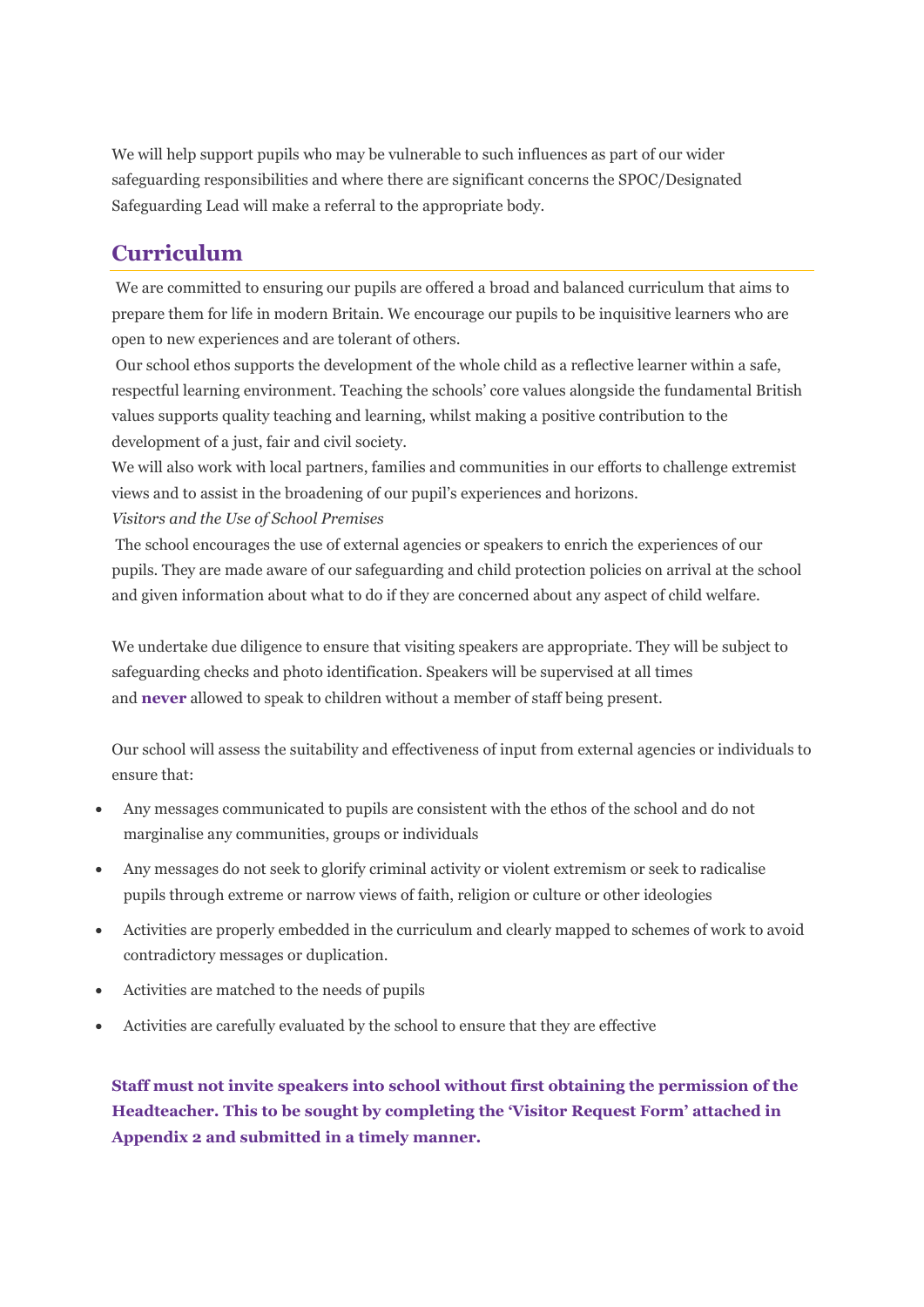The school currently has no letting agreements. If any future agreements are made to allow nonschool groups or organisations to use the school premises, appropriate checks will be made before agreeing to any contract. Usage will be monitored and in the event of any behaviour not in keeping with the Preventing Extremism and Radicalisation Policy, the police will be notified and the contract terminated.

#### *Internet Safety*

The Internet provides pupils with access to a wide range of content, some of which is harmful. Extremists use the Internet, including social media, to share their messages. The Local Authority provides filtering systems at our school to block inappropriate content, including extremist content.

If staff or pupils find unblocked extremist content they must report it immediately to the Designated or Deputy Designated Safeguarding Lead.

Pupils will receive E-Safety training and information will be provided for parents via briefing sessions and the school website.

The E-Safety/Acceptable and Responsible Internet Policy refers to preventing radicalisation and related extremist content. Pupils and staff know how to report internet content that is inappropriate or of concern.

# **Whistleblowing**

Where there are concerns of extremism or radicalisation pupils and staff will be encouraged to make use of our internal systems to whistle blow or raise any issue in confidence. Please refer to the separate Whistleblowing Policy.

## **Recruitment**

The arrangements for recruiting all staff to our school will follow government guidance on safer recruitment best practice in education settings, including, but not limited to, ensuring that DBS checks are always made at the appropriate level, that references are always received and checked and that we complete and maintain a Single Central Record of such vetting checks.

We will apply safer recruitment best practice principles and sound employment practice in general and in doing so will deny opportunities for inappropriate recruitment or advancement. We will be alert to the possibility that persons may seek to gain positions within our school so as to unduly influence our schools character and ethos. We are aware that such persons seek to limit the opportunities for our pupils thereby rendering them vulnerable to extremist views and radicalisation as a consequence.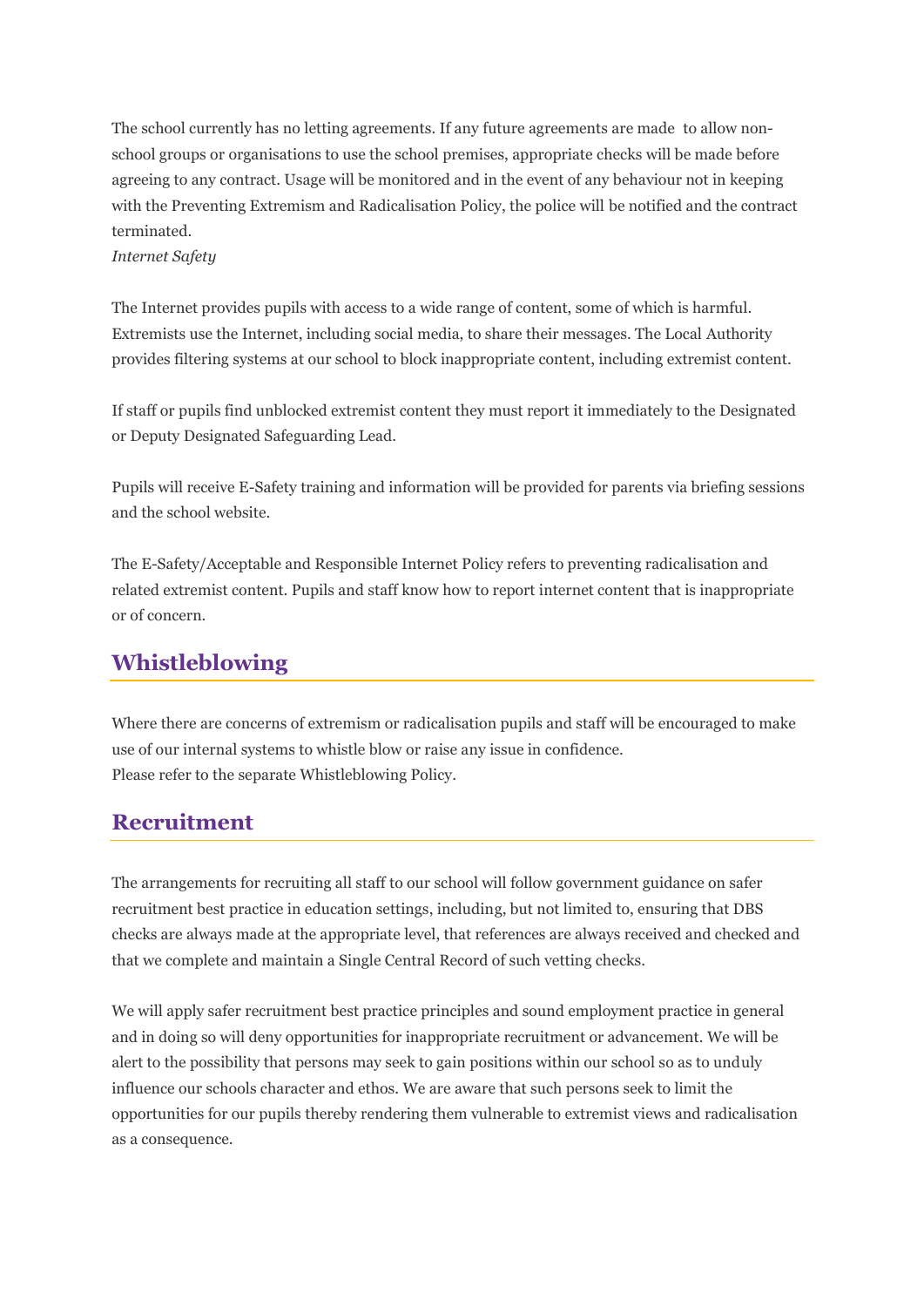Therefore, by adhering to safer recruitment best practice techniques and by ensuring that there is an ongoing culture of vigilance within our school and staff team we will minimise the opportunities for extremist views to prevail.

# **Policy Adoption, Monitoring and Review**

This policy will be reviewed annually as part of the overall Child Protection and Safeguarding policy review prior to the start of a new academic year, but may adopt any amendments outside of this timeframe in accordance with any new legislation or guidance.

Parents/carers will be issued with a hard copy of this Policy on request. This Policy will also be made available to parents/carers via the school's website.

#### **Date of Next Review Annually**

#### **Appendix 1 – Dealing with Referrals**

We are aware of the potential indicating factors that a child is vulnerable to being radicalised or exposed to extreme views, including peer pressure, influence form other people or the internet, bullying, crime and anti-social behaviour and personal or political grievances.

In the event of prejudicial behaviour, the following systems will be followed:

- All incidents of prejudicial behaviour to be reported to the designated safeguarding lead or deputy designated safeguarding lead
- All incidents will be fully investigated and records kept in line with other safeguarding concerns
- Parents/carers will be contacted and incidents discussed in detail, aiming to identify motivating factors, any changes in circumstances at home, parental views of the incident and to assess whether the incident is serious enough to warrant a further referral
- The designated/deputy designated lead will follow up any referrals after a period of four weeks to assess if there is a change in behaviour and/or attitude. A further meeting would be held if there is not a significant positive change in behaviour
- Serious Concerns to reported via one of the following:

1. Prevent Team Northumbria Police Ring 101 ask for extension 63108/63001 2. Local Contact – Jane Hebbard